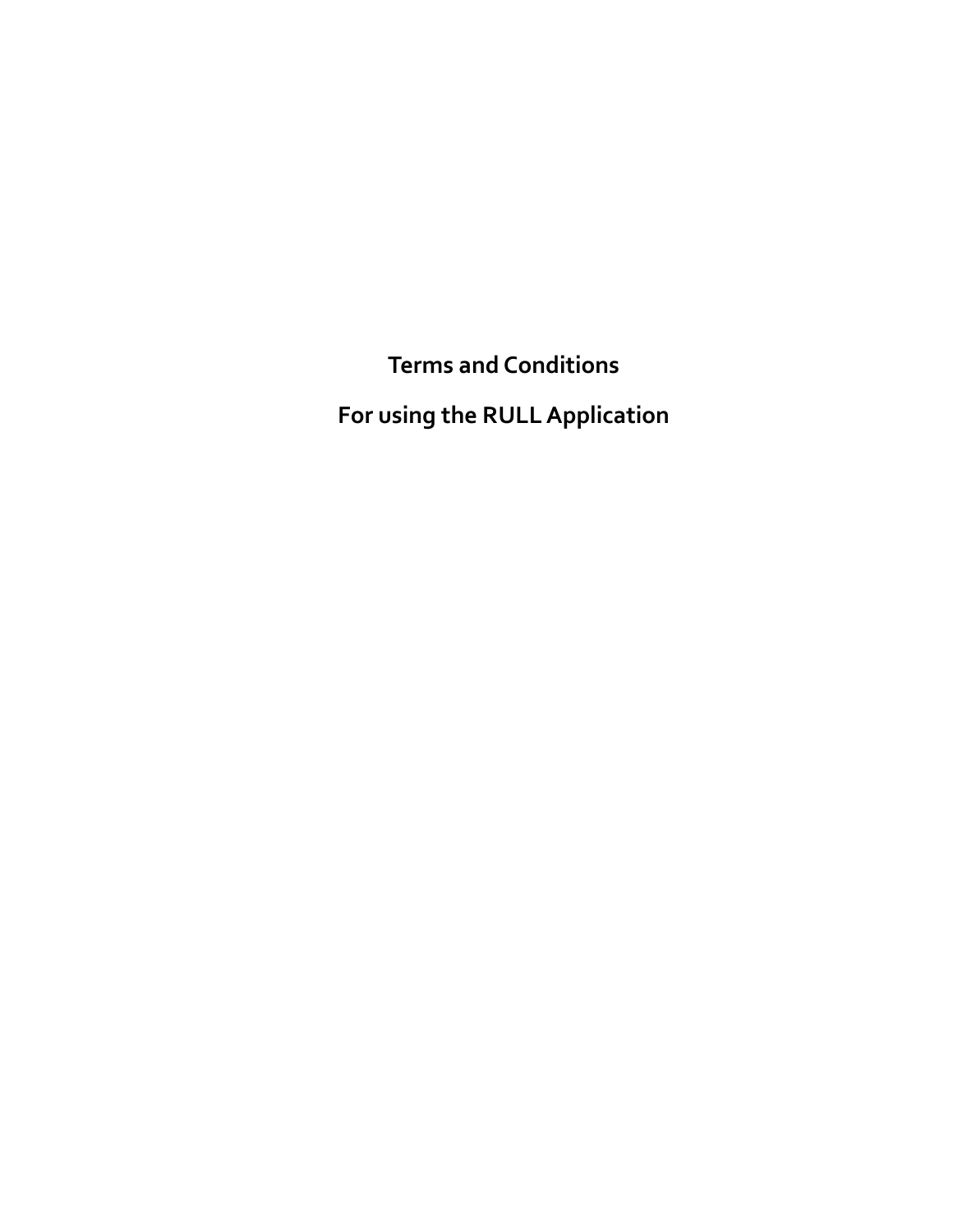## **1. Introduction**

- 1.1. Payment4U, a.s., company ID No.: 05256666 with its registered office at Fričova 1662/4, Vinohrady, 120 00 Praha 2, Czech Republic, entered in the Commercial Register of the Municipal Court in Prague, under the file ref. B 21741 (the "**Company**", "**we**" or "**us**") issues these TERMS AND CONDITIONS FOR USING THE RULL APPLICATION (the "**General Terms**").
- 1.2. These General Terms stipulate conditions for the use of the RULL Application by you as the User. By registering an account through our Website or the RULL Application, you enter into an agreement between you and us that is governed by these General Terms (the "**Agreement**"). By registering your Users Account, you confirm that you have read, understood, and accepted the General Terms as well as our Privacy Policy.
- **1.3.** You accept and agree that the use of services provided by us and made available to you through the Website or the RULL Application (the "**Services**") may also be governed by specific terms for the use of such Service (the "**Service Terms**"). In such case, the Service Terms form an inseparable part of the Agreement once accepted by you when you register to the respective Service. By registering to a respective Service, you confirm that you have read, understood, and accepted its Service Terms, if any. In case of any discrepancy or deviation between the Service Terms and the General Terms, the provisions of the Service Terms shall prevail.
- **1.4.** These General Terms, Service Terms, and the Agreement as whole are governed by the Czech law. The General Terms are issued in accordance with the Section 1751 et seq. of the Act No. 89/2012 Coll., the Civil Code, as amended (the "**Civil Code**"). The User acknowledges that the Website and the RULL Application are protected as author's work under the Act No. 121/2000 Coll., on copyright, on rights related to the copyright and on amendment of certain laws, as amended (the "**Copyright Act**") and undertakes to observe the Copyright Act when using the Website and the RULL Application.

# **2. Definitions**

- 2.1. "**Agreement**" has the meaning set forth inArticle 1.2.
- 2.2. **"AMLAct"** has the meaning set forth inArticle 12.2.
- 2.3. **"AML Measures"** has the meaning set forth inArticle 12.1.
- 2.4. **"Business Day"** means a day other than Saturday or Sunday, which is not a public holiday in the Czech Republic.
- 2.5. **"Civil Code"** has the meaning set forth inArticle 1.4.
- **2.6. "Copyright Act"** has the meaning set forth in Article 1.4.
- 2.7. **"Crypto Asset"** means an electronically stored unit, regardless of whether or not it has an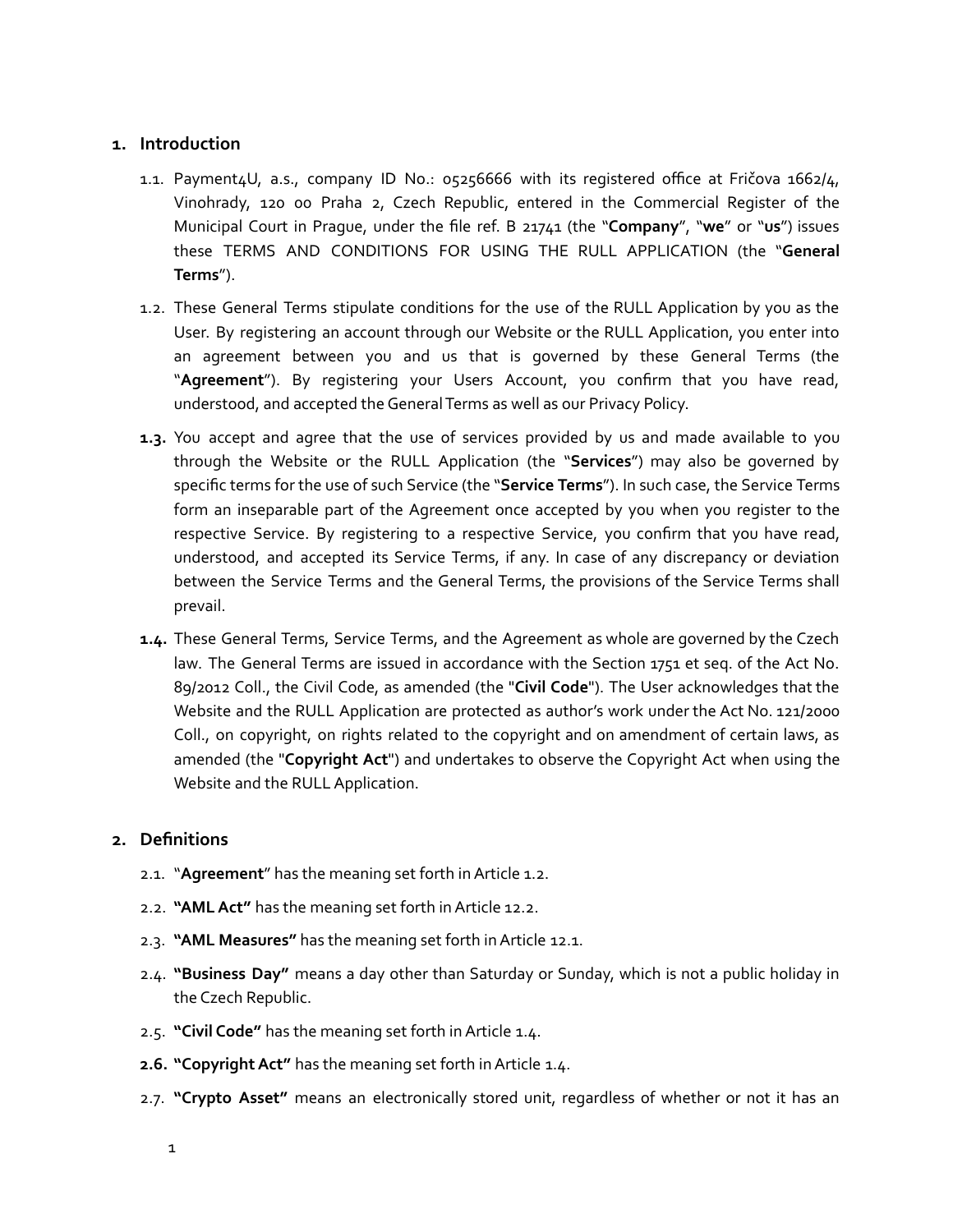issuer, which is not a fund under the Act No. 370/2017 Coll., on Payment Systems, as amended, but is accepted as a payment or exchange medium by another person different from its issuer (e.g., bitcoin, litecoin, ether and others).

- 2.8. **"Consumer"** means any User who is a natural person (individual) and enters into the Agreement outside his/her trade, business or profession.
- 2.9. "**GeneralTerms**" has the meaning set forth inArticle 1.1.
- 2.10. "**Gold2**" means the digital representation of a certain position of gold (i.e., amount of gold) purchased by us on your behalf on the exchange determined in the Gold2 Service Terms.
- 2.11.**"Merchant"** has the meaning set forth inArticle 4.3(b).
- 2.12. "**NFT**" means non-fungible tokens.
- 2.13.**"Parties"** or **"Party**" mean collectively the Company and the User or any one of them individually.
- 2.14. "**RULL Application**" means our electronic application or applications (a computer program or software application designed to run on a mobile device such as a phone, tablet, or watch) that is used to access the Services and refers to these General Terms.
- 2.15."**Services**" has the meaning set forth inArticle 1.3.
- 2.16. "**ServiceTerms**" has the meaning set forth inArticle 1.3.
- 2.17."**Third-Party Content**" has the meaning set forth in Article 11.1.
- 2.18. **"User"** or "**you**" means you as the person that uses the RULL Application and/or the Services.
- 2.19. "**UserAccount**" means an account created by the User to use the RULLApplication.
- 2.20. **"Virtual Assets"** means collectively the Crypto Assets, NFT, Gold2 or any other digital assets that (a) are listed as available to trade or custody in your RULL Application and (b) can serve as a payment, exchange, or investment medium.
- 2.21. **"Virtual Assets Transaction"** means any transaction made through the RULL Application and involving your Virtual Assets.
- 2.22. **"Website"** means our websites, those are [https://rull.marke](https://rull.market) and [https://rull.app.](https://rull.app)

### **3. Risk Disclosure**

3.1. The User is aware and acknowledges that the information provided via our Website or RULL Application does not constitute an investment advice, financial advice, trading advice, or any other sort of advice or any regulated financial service. All the information is general and is not addressed to individual Users. We do not recommend you and are not responsible for your decisions to buy, sell, or hold Virtual Assets based on the information provided by us. The User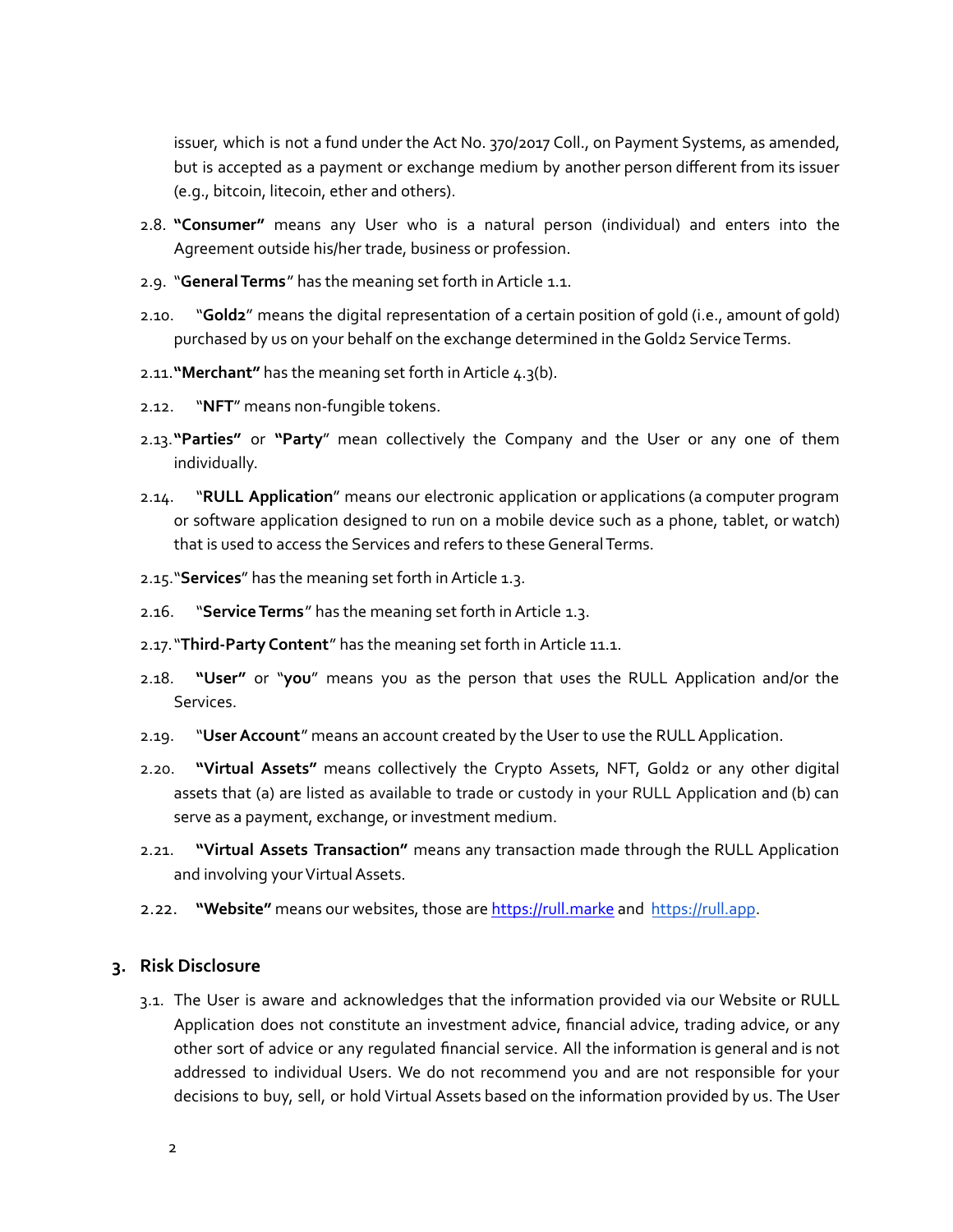is solely responsible for such decisions based on his financial situation and assessment of risks.

- **3.2.** The User is aware and acknowledges that Crypto Assets as well as other Virtual Assets are known for their high price volatility, absence of any central authority, and predominantly absent legal regulation. Dealing with Virtual Assets may also expose you to operational risks, including, for example, where you may suffer losses due to failure of hardware, software, and internet connections.
- 3.3. There is no legal entity that controls and regulates Crypto Assets and other Virtual Assets. Rather, Crypto Assets and other Virtual Assets rely on decentralized blockchain technology to safeguard assets and their movements. In the event of a crisis, there is no entity that will protect the Virtual Assets market to minimize your losses.

# **4. RULL Application and Services**

- 4.1. To use the RULL Application and Services, you must create the User account by registering through our Website or the RULL Application. Within the registration, you will (a) provide us with User's details, including your name, email address and a password, and (b) accept the terms of the Agreement and our Privacy policy.
- 4.2. You acknowledge that the RULL Application is intended solely for proper use of the supported Virtual Assets as designated in the Agreement or the RULL Application. Under no circumstances should you attempt to use the RULL Application to store, track, transfer, and manage any assets other than the supported Virtual Assets.
- 4.3. To use the Service, you must accept its Service Terms, if any. The scope of the currently available Services is shown in the RULL Application. Such Services may include:
	- (a) **Crypto-management**: Keeping Users' Virtual Assets wallets and tools for disposing with supported Virtual Assets, i.e. instruments enabling Users to store, track, transfer, and manage your balances of certain Virtual Assets that are supported by the RULL Application.
	- **(b) Crypto Assets payment processor**: Enabling the Users to send the supported Crypto Assets payments to payout recipients, including merchants that offer their products and/or services through the RULLApplication (the "**Merchants**").
	- (c) **NFTTrading**: Enabling Users to buy, store and further dispose with supported NFT.
	- (d) **Gold2 Trading**: Enabling Users to buy, store and manage their gold positions on the selected exchange in accordance with the Gold2 Service Terms.
- **4.4.** Unless otherwise explicitly provided for in these General Terms, the Service Terms or in the RULL Application, the Services are provided to Users free of charge.
- **4.5.** The Company reserves the right to change the character or the scope of provided Services from time to time and at its sole discretion. Additional terms and conditions for the use of the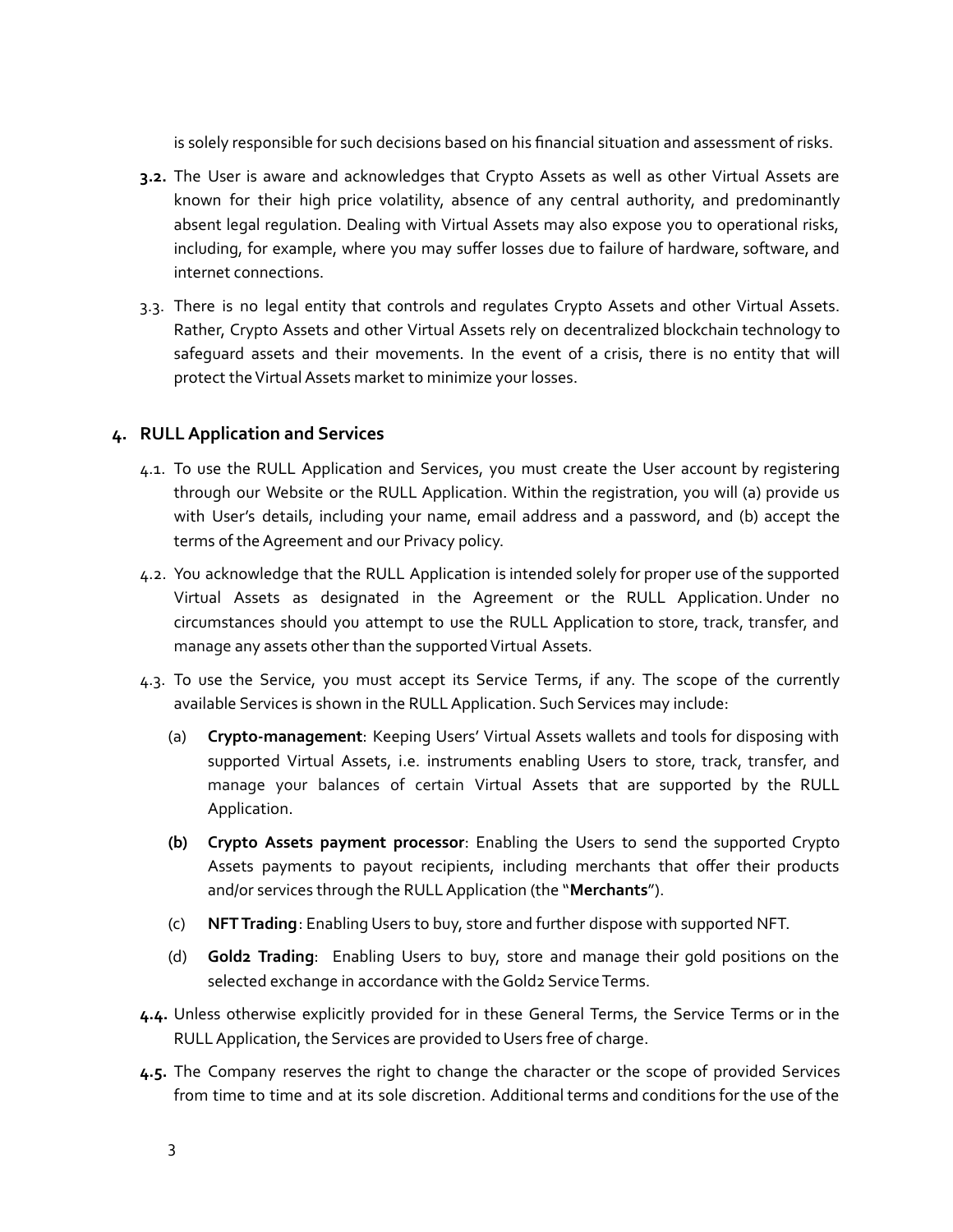Service may be stipulated in its Service Terms.

## **5. User account**

#### **5.1.** UserAccount

- You need the User Account to use the RULL Application and the Services. Each User is entitled to use only one User Account. You must not allow a third party to access, administer, or manage your UserAccount, nor will you do so on behalf of another user of the RULLApplication.
	- 5.2. Account access
- Access to the User Account is secured by a username in the form of an email address, a password and possibly two-factor authentication (2FA). If access data are lost, you will have to prove to us your User identity to renew your access.
	- **5.3.** Password security
- The User acknowledges that any data from his User Account, especially his password, should not be disclosed to third parties. You are responsible for keeping your access data safe. This includes taking all reasonable steps to prevent any third party from accessing such data.
- Any loss or compromise of data used to access your User Account may result in unauthorized access to your User Account by a third party and the loss or theft of your Virtual Assets.
- We are not responsible for any losses caused by unauthorized access to your User Account. At the same time, you must immediately inform us about any possible loss or misuse of your User Account.

# **6. User Representations**

- **6.1.** By registering your User Account through our Website or the RULL Application and by each logging in, you represent and warrant that:
	- (a) if an individual, you are at least 18 years of age and have the authority and capacity to enter the Agreement;
	- (b) if a business or organization, the User is represented by an individual that is at least 18 years of age and has all necessary rights, authority, and capacity to accept and bind the User to the Agreement;
	- (c) you will not (i) allow a third party to access your User Account or (ii) use the RULL Application and/or the Services on behalf of any third party;
	- (d) you are not restricted from using the RULLApplication and/or Services;
	- (e) you only have and use one UserAccount at any given time;
	- (f) you provide us with true, accurate, and relevant information and documents and will keep those information and documentation up to date;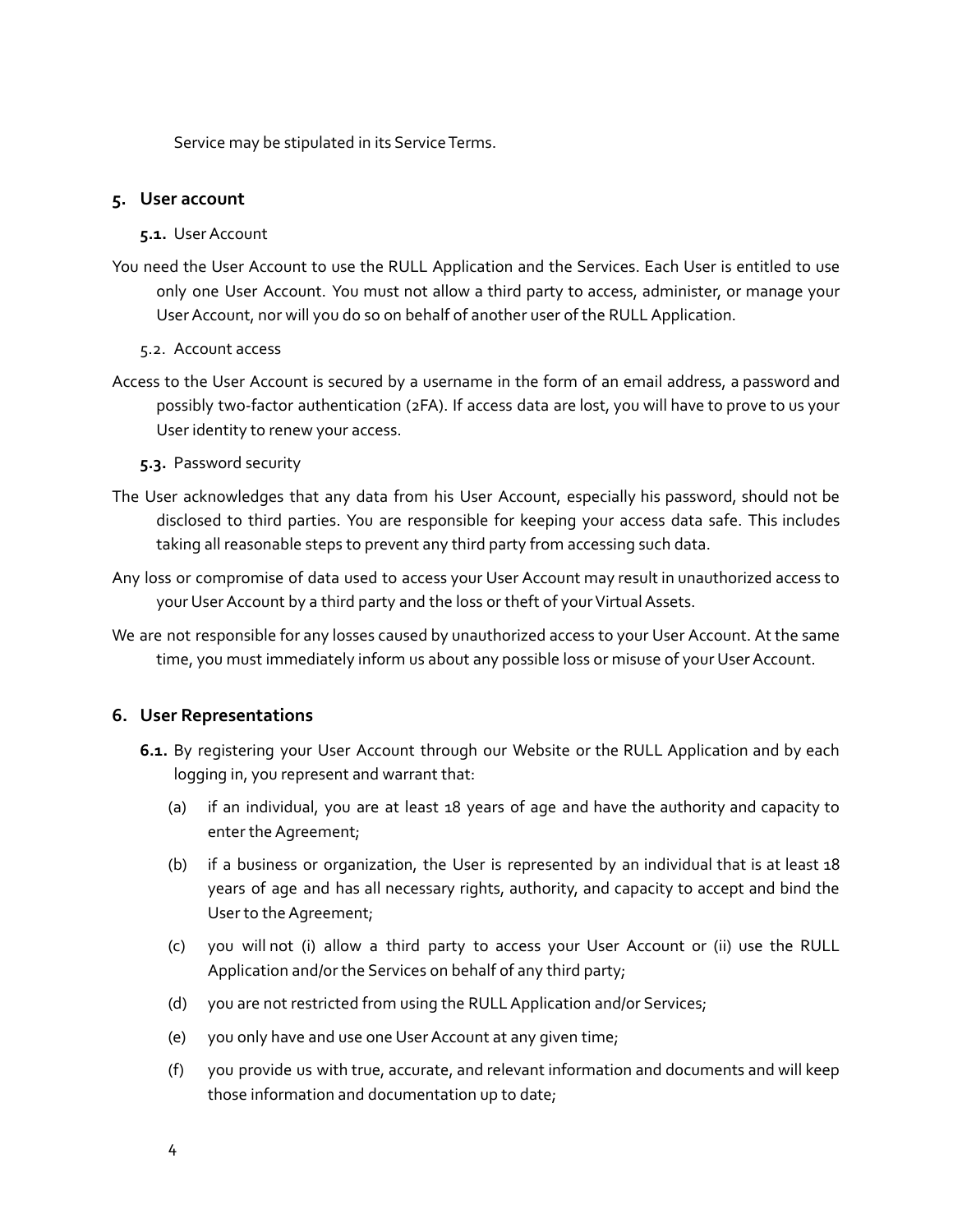- (g) User's disclosure of any personal data relating to individuals other than the User was or will be made in accordance with all applicable data protection and data privacy laws, and those data are accurate, up to date and relevant;
- (h) by entering into the Agreement and complying with User's obligations under the Agreement, you will not violate any law or agreement to which you are a party; and
- **(i)** you will not use the RULL Application to violate any rights of the Company or any third party.

# **7. General obligations of the Parties**

**7.1.** You undertake:

- (a) to act in good faith and adhere to the Agreement;
- **(b)** to provide the Company with information, documents and data which are accurate, correct, up to date, not misleading and free of any aspects that could interfere with normal functioning of the RULL Application;
- (c) to immediately notify the Company on any change of information about the User or in any document provided to the Company;
- (d) to immediately notify the Company of (i) improper functioning of the RULL Application or (ii) loss, theft or unauthorized use of your access data to your User Account;
- **(e)** to comply with applicable laws and regulations.
- **7.2.** We undertake:
	- **(a)** to act in good faith and with discretion;
	- **(b)** to strive to enable the intended use of the RULL Application, take reasonable measures to correct any operation faults with the RULL Application;
	- **(c)** to timely and properly fulfill its obligations under these General Terms.

# **8. Restricted activities and payments**

**8.1.** When using the RULLApplication or Services, you will not:

- (a) violate any applicable law or regulation;
- (b) intentionally try to defraud the Company and/or any third party;
- (c) take any action that interferes with, intercepts, or expropriates any system, data, or information;
- (d) unlawfully collect any information from other users of the RULL Application, including, without limitation, email addresses; or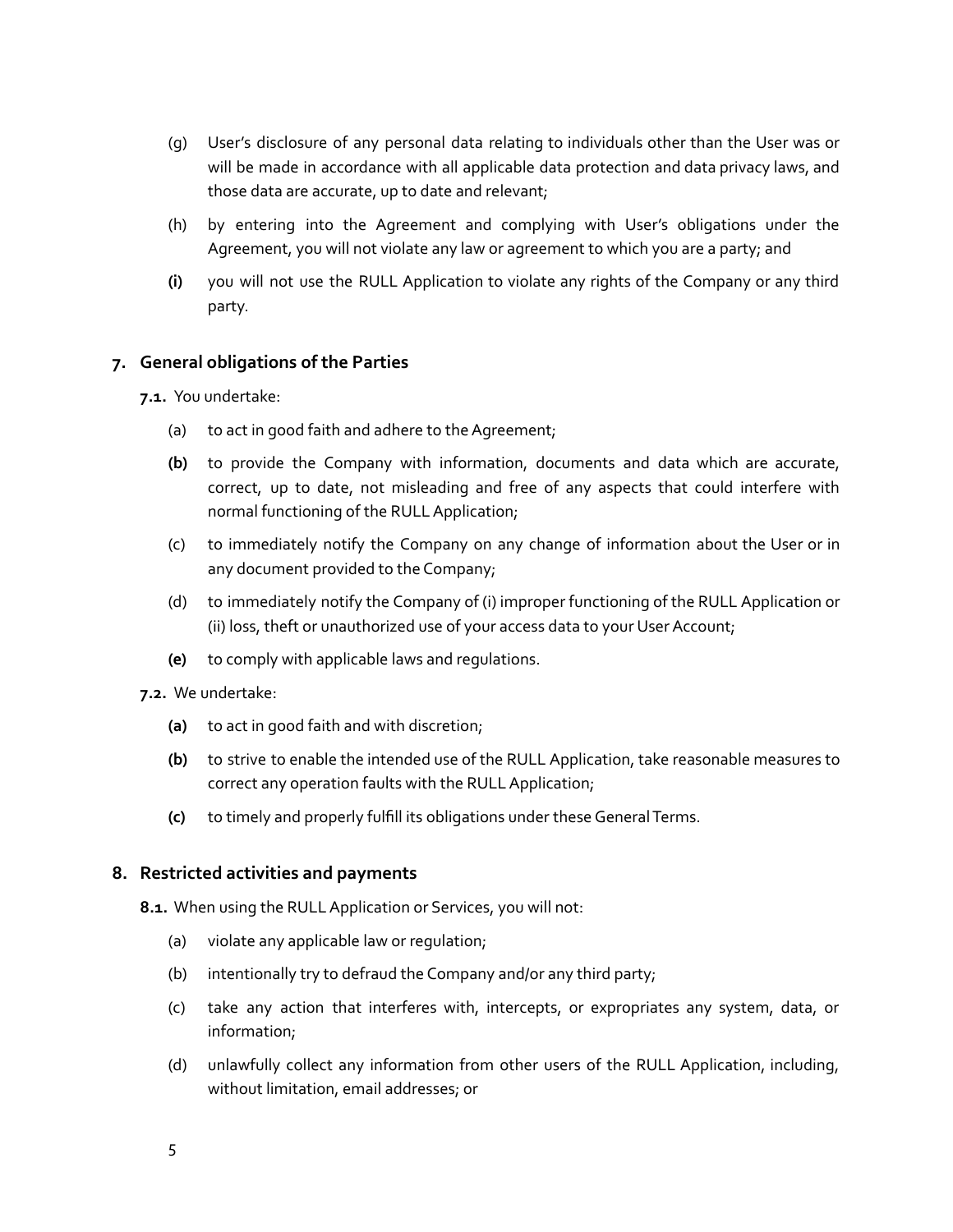- **(e)** defame, harass, or violate the privacy or intellectual property rights of the Company or any third party.
- **8.2.** The User will not make any action or transaction through the RULL Application which would involve:
	- (a) use of any assets other than the supported Virtual Assets;
	- (b) financing crime, money-laundering or terrorist financing;
	- (c) any sort of Ponzi scheme, pyramid scheme, or multi-level marketing program;
	- **(d)** products or services that infringe or violate any copyright, trademark, or proprietary rights under the laws of any applicable jurisdiction or otherwise constitute counterfeit products or services.

# **9. Virtual Assets Transactions**

- 9.1. By giving the respective command through your User Account, you authorize us to initiate and perform the Virtual Assets Transaction at the price stipulated in the RULL Application. We will process the Virtual Assets Transaction in accordance with the Agreement and your instructions. You should verify all transaction information prior to submitting your instruction. We assume no liability or responsibility for your instructions, and we do not guarantee the identity of any third party user or receiver of your Virtual Assets Transactions.
- 9.2. You cannot cancel, reverse, or change any Virtual Assets Transaction marked as complete or pending. You are solely responsible for maintaining an adequate balance and/or sufficient credit limits to initiate and perform the requested Virtual Assets Transaction. We are authorized to cancel the Virtual Assets Transaction if your payment method has insufficient funds or limits. In such case, we may suspend your access to the Services until such insufficient payment is addressed and resolved.
- **9.3.** You acknowledge, agree, and accept that the Virtual Assets Transactions cannot be reversed once they are broadcasted to the relevant Virtual Assets network. It follows that after submitting your instruction you cannot cancel and terminate the respective Virtual Assets Transaction. This Article 9.3 applies also for Consumers. Based on Section 1837 of the Civil Code, the Consumer may not withdraw from a contract:
	- **(a)** under which the Consumer was provided with services before the end of the time limit for withdrawal with (i) prior express consent of the Consumer and (ii) the Consumer knowing that in such case he cannot withdraw from the contract;
	- **(b)** regarding a delivery of goods or services, the price of which depends on financial market disparities which (i) are irrespective of sellers will and (ii) may occur during the withdrawal period;
	- **(c)** on a delivery of digital content that is not delivered on a physical carrier and has been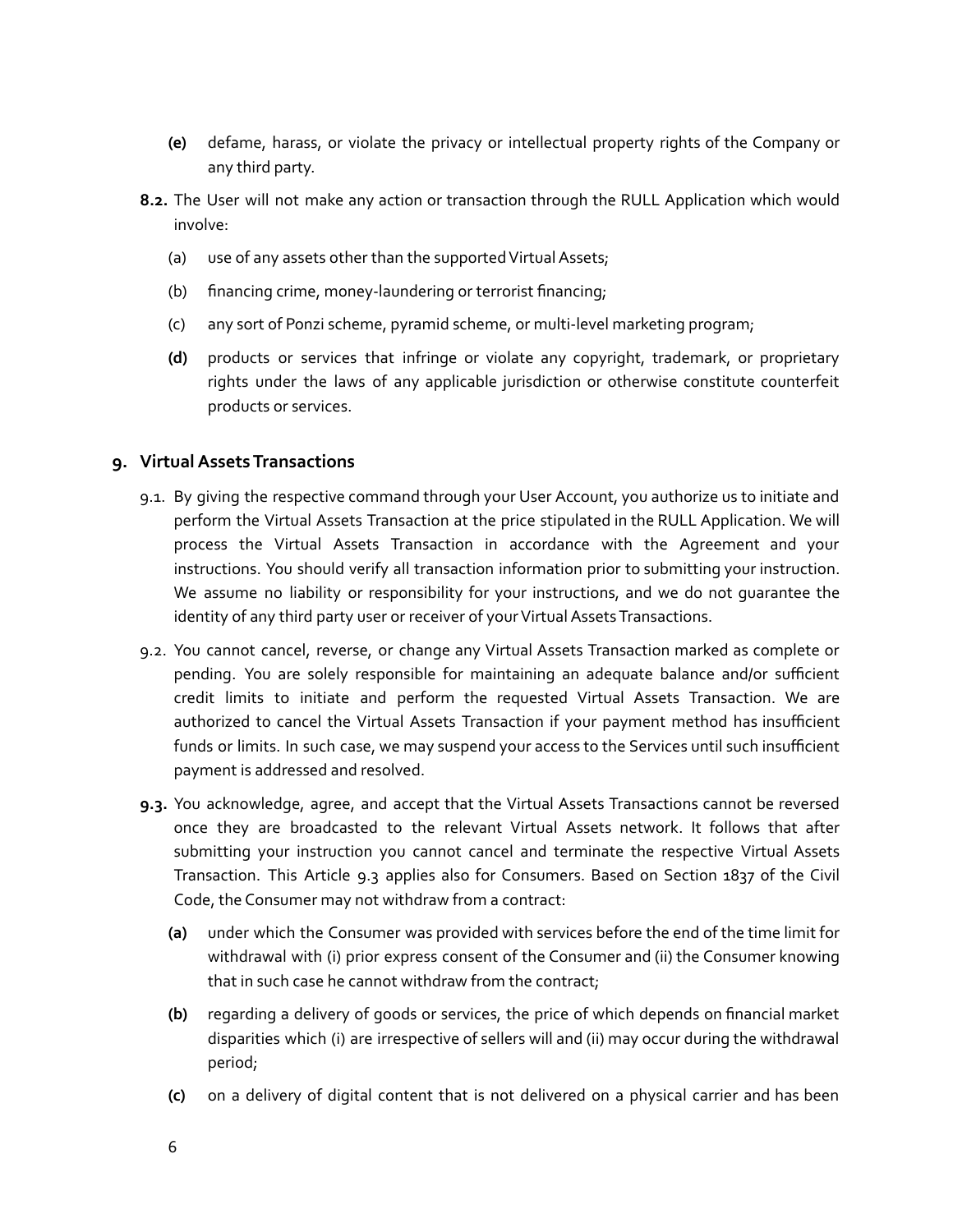delivered before the end of the time limit for withdrawal with (i) prior express consent of the Consumer and (ii) the Consumer knowing that in such case he cannot withdraw from the contract.

# **10. RULL Application Availability and Accuracy**

- 10.1.Access to the RULL Application, the User Account, and/or Services may become limited or unavailable during times, especially in times of significant volatility or volume. This may result in your inability to initiate or complete Virtual Assets Transactions. It follows that the Company does not guarantee full availability of the RULL Application, your User Account, and/or Services at all times, including prompt and timely execution of your instructions and Virtual AssetsTransactions.
- 10.2. The Company is under no circumstances liable for any damages arising from the reduced availability of the RULL Application, your User account, and/or Services.
- 10.3.Although we aim to provide only accurate and timely information through our RULL Application and/or Website, you acknowledge that such information may not always be entirely accurate, complete, or up to date. The information provided through our RULL Application and/or Website may be changed or updated from time to time without notice. As set forth in Article 3.1, all your decisions based on such information are your sole responsibility and we have no liability therefore.

# **11. Third-party content and performance**

- 11.1.When using the RULL Application and/or the Website, the User may be processing or disposing with content that is not under the Company's control. Further, links to third-party materials or websites may be provided as a convenience but are not controlled by us. You acknowledge and agree that we are not responsible for any aspect of such referred information, content, products or services provided by any third party. The User acknowledges that the Company cannot control, and is not responsible for, any third-party data, content, products or services that the User accesses, downloads, receives, buys or otherwise uses while using the RULL Application and/or the Website, including any performance provided to the User by the Merchants (the "**Third-Party Content**").
- 11.2.Unless we expressly state otherwise, we do not own or control the underlying software protocols which govern the operation of the Virtual Assets. Such underlying protocols are considered aThird-Party Content and we assume no responsibility for the operation thereof.
- 11.3.The Company is not responsible for the Third-Party Content, its accuracy, timeliness or delivery. You are responsible for evaluating whether you want to access, obtain, or use Third-Party Content on your own risk. The Company makes no representations or warranties of any kind related to such Third-Party Content, and disclaims all such representations and warranties, whether express or implied. If you experience any problem with any Third-Party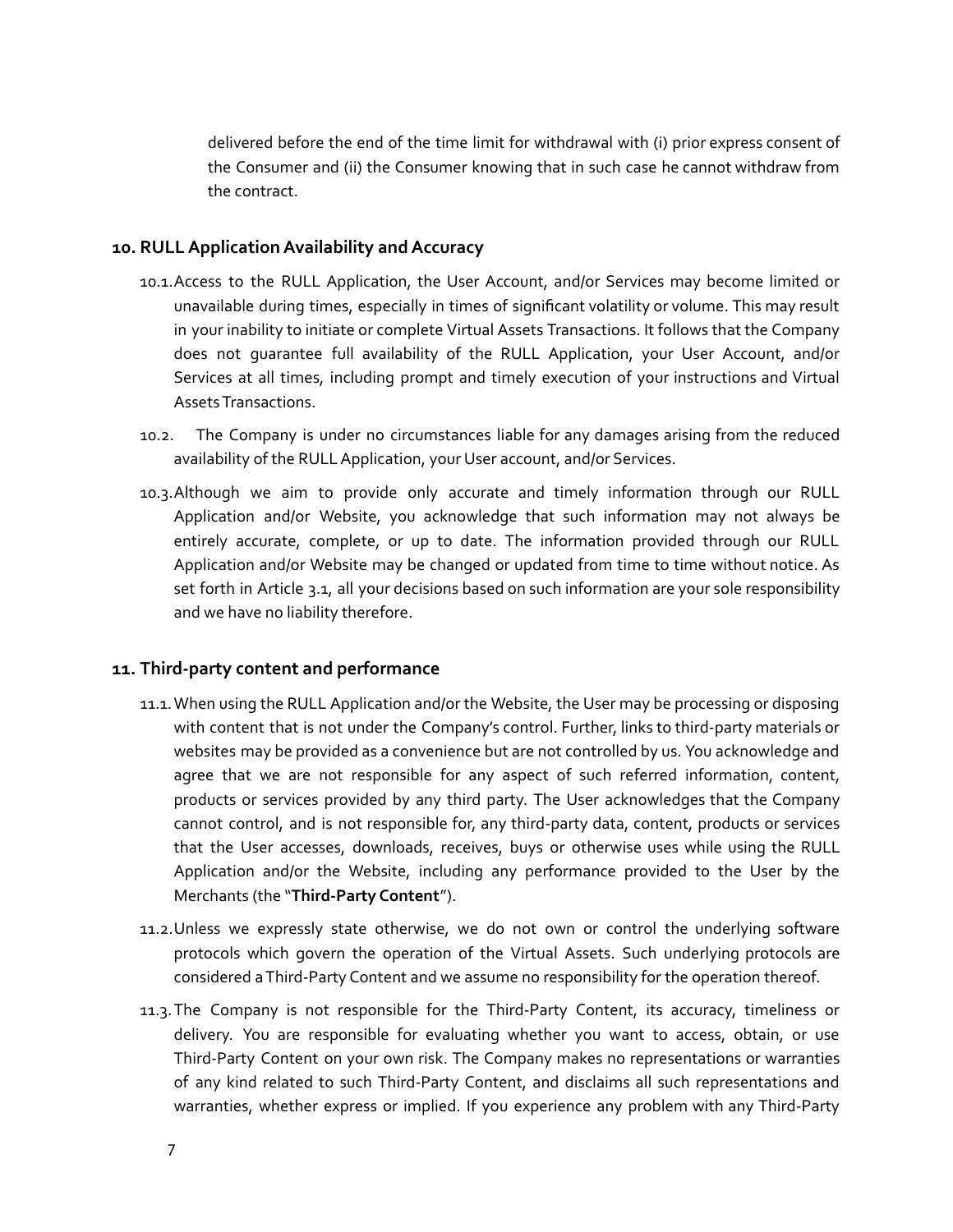Content, you should resolve the dispute directly with the respective third party.

- 11.4.You may be charged fees for the Third-Party Content you use by its respective provider. We are not responsible for any Third-Party Content 's fees or terms thereof. Your use of any Third-Party Content is solely your responsibility, and you agree to comply with all terms and conditions applicable to anyThird-Party Content.
- 11.5.The Company does not guarantee the functionality or security of any network operations.

# **12. AML Measures**

- **12.1.** The Company has adopted certain measures under the internal policy system to prevent and mitigate possible risks associated with illegal activity such as money laundering or terrorist financing implemented on the basis of Anti Money Laundering regulations (the "**AML Measures**").
- **12.2.** Obliged Entity.
- The User understands that the Company is an obliged entity in terms of the Section 2 par. 1, letter l) of the Act No. 253/2008 Coll. on Selected Measures against Legalization of Proceeds from Crime and Financing of Terrorism, as amended (the "**AML Act**"), as an entity providing services related to Virtual Assets.
	- **12.3.** AML Measures.
- The User acknowledges that the Company is obliged to, amongst other obligations, properly identify and control the User, keep information concerning the User and his transactions, and report, postpone or refuse to execute suspicious transactions.
- The Company reserves the right to investigate the Users, even repeatedly, who indicate any form of suspicious, risky, or unusual activity. The Company also reserves the right to collect User's identification information to fulfill its obligations under the AML Act.
- Before and at any time during the duration of the Agreement, the Company reserves the right to request up to date documents from the Users for the purpose of proving that the User complies with the AML Act (e.g., ID documents, international passports, bank statements and utility bills). The User undertakes to provide the requested documents.
- All User's identification information will be used, archived, shared, and protected in compliance with the legal regulation. More detail is provided in the Privacy Policy.
	- **12.4.** User Cooperation.
- The User undertakes to provide the Company upon its request with all cooperation in fulfilling its obligations under the AML Act, including providing without delay all information and documents necessary to verify the User's identification and the nature of the transaction, as well as information and documents on the sources of funds and Virtual Assets used and the purpose of transactions.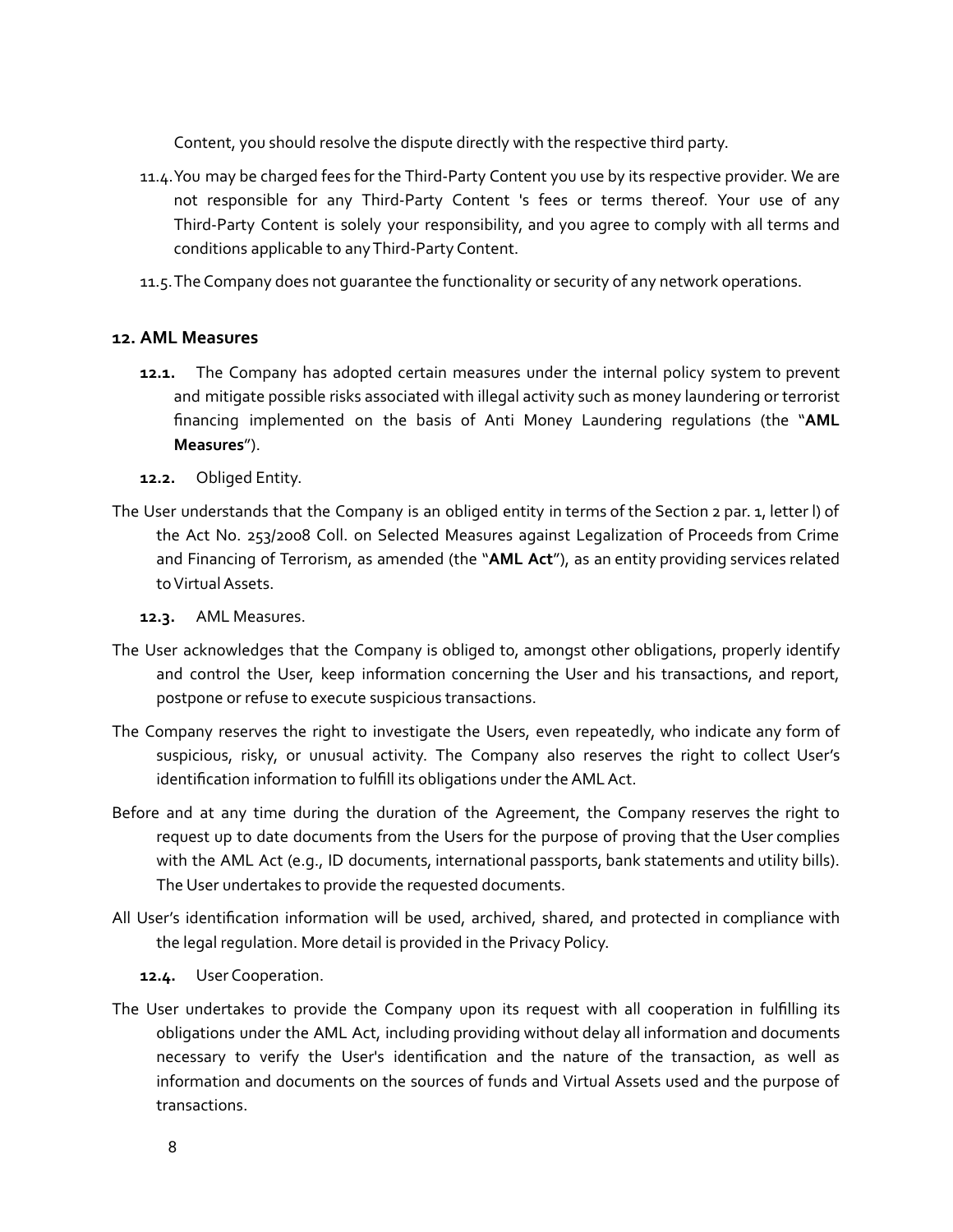## **12.5.** Declaration of the User.

- The User declares that the funds or Virtual Assets stored and used by the User do not come from the proceeds from crime and the purpose of buying and selling the Virtual Assets is not to launder the proceeds from crime or to carry out transactions aimed at supporting or financing terrorism within the meaning of the AML Act.
	- 12.6. The User undertakes not to use the Services:
		- (a) to transfer assets from or to countries that are considered risky or high-risk with respect to money laundering or terrorist financing; the list of these countries is published and updated by the organization FATF-GAFI via its website; and
		- (b) to transfer assets to or from a person originating in the abovementioned risky or high-risk country or who is in association with those countries; (i) in case of a natural person, origin means any state of which that person is a national, and at the same time all other states in which the person is registered for permanent or other residence, (ii) in case of a legal entity, origin means the state in which the entity has its registered office, and at the same time all states in which the entity has its branch, organizational unit or place of business.
	- **12.7.** Limits.
- The User acknowledges that in connection with performance of its obligations under the AML Act, the Company may, without prior notice, exercise volume restrictions (per trade or the sum of trades) or restrictions on number of executed trades per User, group of users or a specific wallet with VirtualAssets.
	- **12.8.** Supervision.
- Activities of the Company as the obliged entity fall under the supervision of the Financial Analytical Office.

# **13. Copyright**

- 13.1. Basic information on the RULL Application
- The Company has developed the RULL Application which consists of computer programs, their files and program components. The RULL Application (as a computer program or mobile app) can include carrier media, printed documentation and on-line internet files for installation on a mobile device. These General Terms and copyright protection apply to all the above-mentioned parts and accessories of the RULL Application.
	- **13.2.** Reservation of Rights.
- All rights to the RULL Application and its content, including page layout, texts, photos, films, graphics, trademarks, logos and other content and elements, belong to the Company. Without a prior written consent of the Company, it is forbidden to copy, modify or otherwise use the RULL Application or any part thereof contrary to its purpose under the Agreement.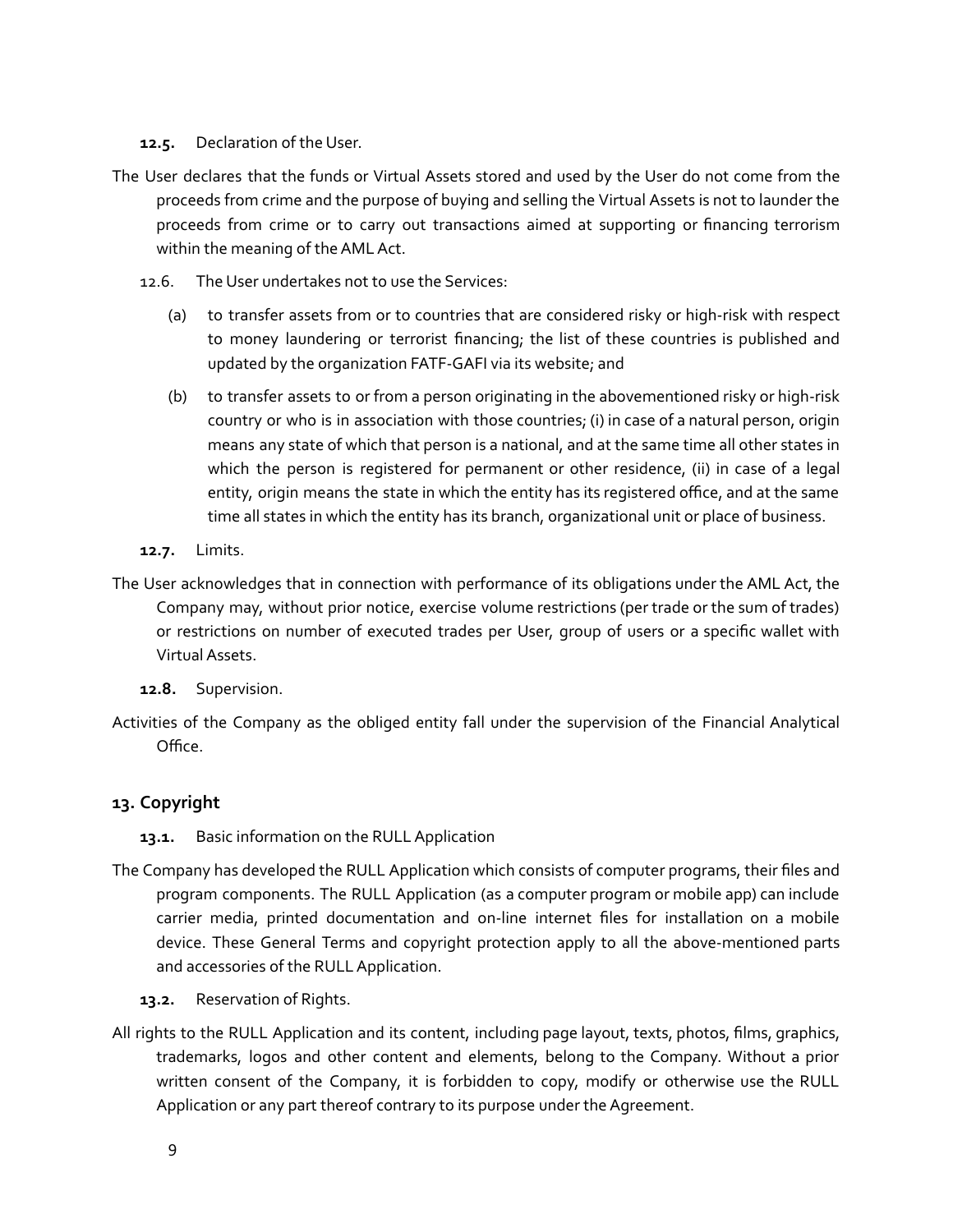## **14. License**.

- By conclusion of the Agreement, the Company grants to the User a limited, non-exclusive, non-sublicensable, and non-transferable license, subject to the terms and conditions of the Agreement, to access and use the RULL Application solely for the approved purposes determined by the Agreement. Any other use of the RULL Application is prohibited.
- The Company reserves all rights in respect to the Application and the Services and you agree that the Agreement does not grant you any rights in or licenses to any intellectual property except for the limited license set forth above. The User shall not modify, reverse engineer, copy, frame, scrape, rent, lease, loan, sell, distribute, or create derivative works based on the Application or the Services, in whole or in part.

# **15. Liability**

- **15.1.** The RULL Application and the Services are provided on an "as is" basis and "as available" basis, and the Company specifically disclaims and the User waives all representations and warranties of any kind, whether express or implied, to the maximum extent permitted by law.
- **15.2.** Limitation of Liability
- Except as otherwise required by law, in no event shall the Company (or its employees and contractors) be liable to the User for any direct, indirect, special, punitive, incidental or consequential damages or losses of any kind, arising out of or in connection with use or inability to use the RULL Application or Services.
- Regardless of the above, if the Company is found liable to you for any individual claim or series of claims under the Agreement, our overall liability shall be limited to 100 % of the direct damages incurred by the User. For the purpose of this Article 14.2, "direct damage" means actual damage occurring as a direct result of a breach of an obligation and does not include any loss of profit or other subsequent or indirect damages or losses.
- It is your responsibility to reflect the above limitations when using the RULL Application and making any Virtual Assets Transaction.
	- **15.3.** Indemnity
- The User agrees to protect, defend, indemnify and hold the Company (and its officers, directors, employees, agents and contractors) harmless from any claims, demands, costs, expenses, losses, liabilities and damages arising from any User's breach of the Agreement, including any fraudulent, negligent or reckless act, omission or misuse of the RULL Application and/or Services.
	- **15.4.** Third-party Interventions.
- The Company is not liable for errors or losses incurred because of a third-party intervention in the RULL Application or because of its use contrary to its purpose. When using the RULL Application, you may not use procedures that could adversely affect its operation and may not perform any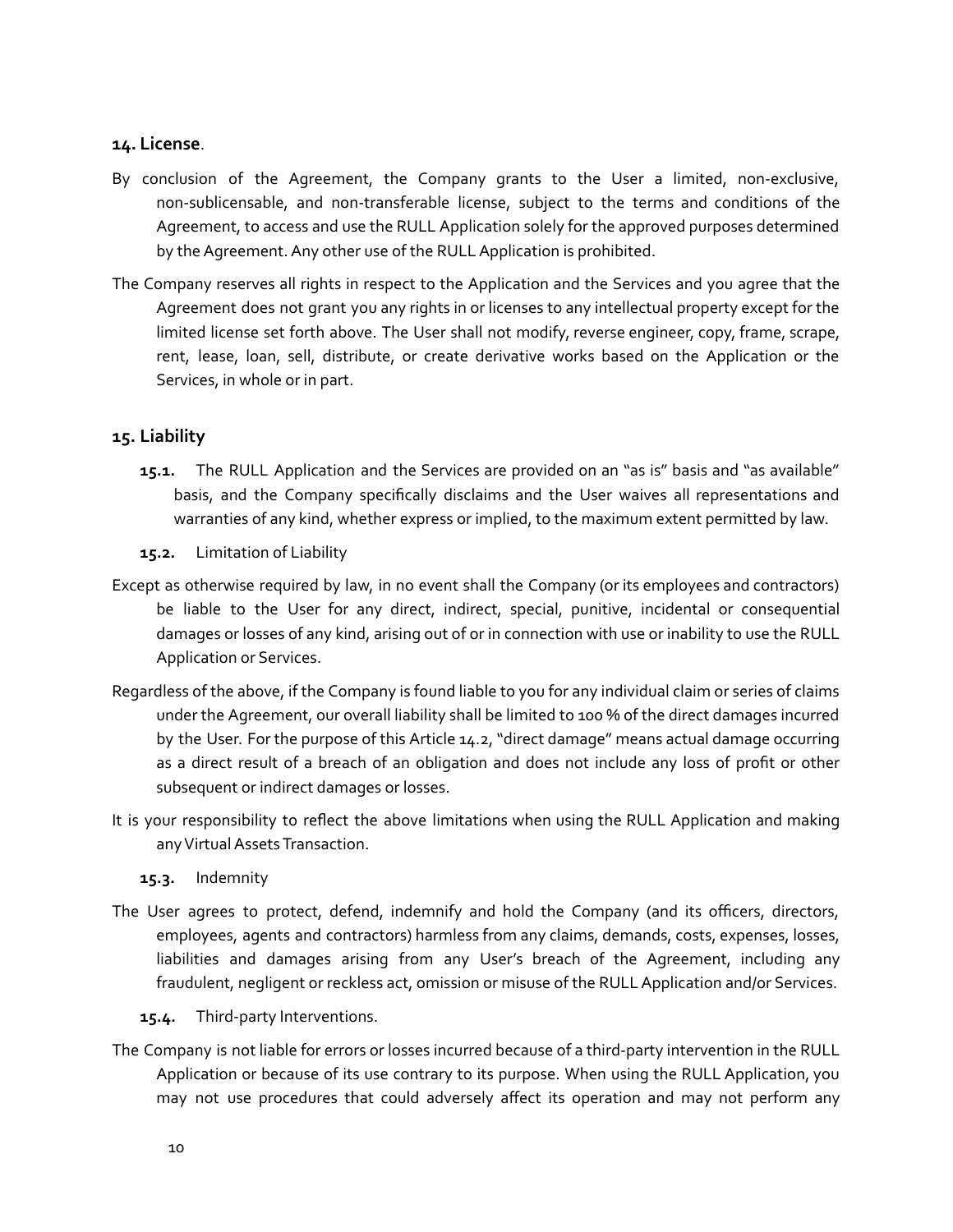activity that could allow you or any third party to interfere or misuse the RULL Application or Service or its components in a manner that would be contrary to their purpose.

## **15.5.** Force Majeure

The Company is not liable for any failure or delay resulting from any abnormal or unforeseeable circumstances outside of our reasonable control, the consequences of which would have been unavoidable despite all efforts to the contrary, including but not limited to governmental action or acts of terrorism, earthquake, fire, flood, labor conditions, delays or failures caused by problems with another system or network, mechanical breakdown or data-processing failures or where we are bound by other legal obligations.

# **16. Non-Disclosure**

- 16.1.Without the written consent of the Company, the User may not disseminate or provide any confidential information of the Company to third parties, including any information or facts concerning its know-how, technical and business procedures, business strategies and business contacts.
- 16.2. The obligation of confidentiality shall not apply to information that is publicly available or publicly known.

# **17. Privacy Policy and Data Protection**

17.1. The conditions of the User's personal data processing, marketing communications as well as use of the cookies on the Website, are stipulated in a separate document - Privacy Policy available at: [https://rull.app/legal/RULL\\_PRIVACY\\_POLICY.pdf](https://rull.app/legal/RULL_PRIVACY_POLICY.pdf)

# **18. Suspension and Termination of the Agreement**

- **18.1.** We have the right to terminate the Agreement unilaterally at any time and for any reason by giving you not less than [10] days' e-mailed notice.
- **18.2.** We have the right to suspend your use of the RULL Application, your User Account, or the Services and/or terminate the Agreement unilaterally and immediately due to any of the following:
	- (a) we have concerns that you have provided us with incorrect, incomplete and/or misleading information or documents, or failed to provide any required information or documents, or submitted documents where the veracity or authenticity is in doubt, or submitted documents and/or information that are not in conformity with requirements established by us or required by law;
	- (b) we have concerns that you have failed to notify us about a change in the information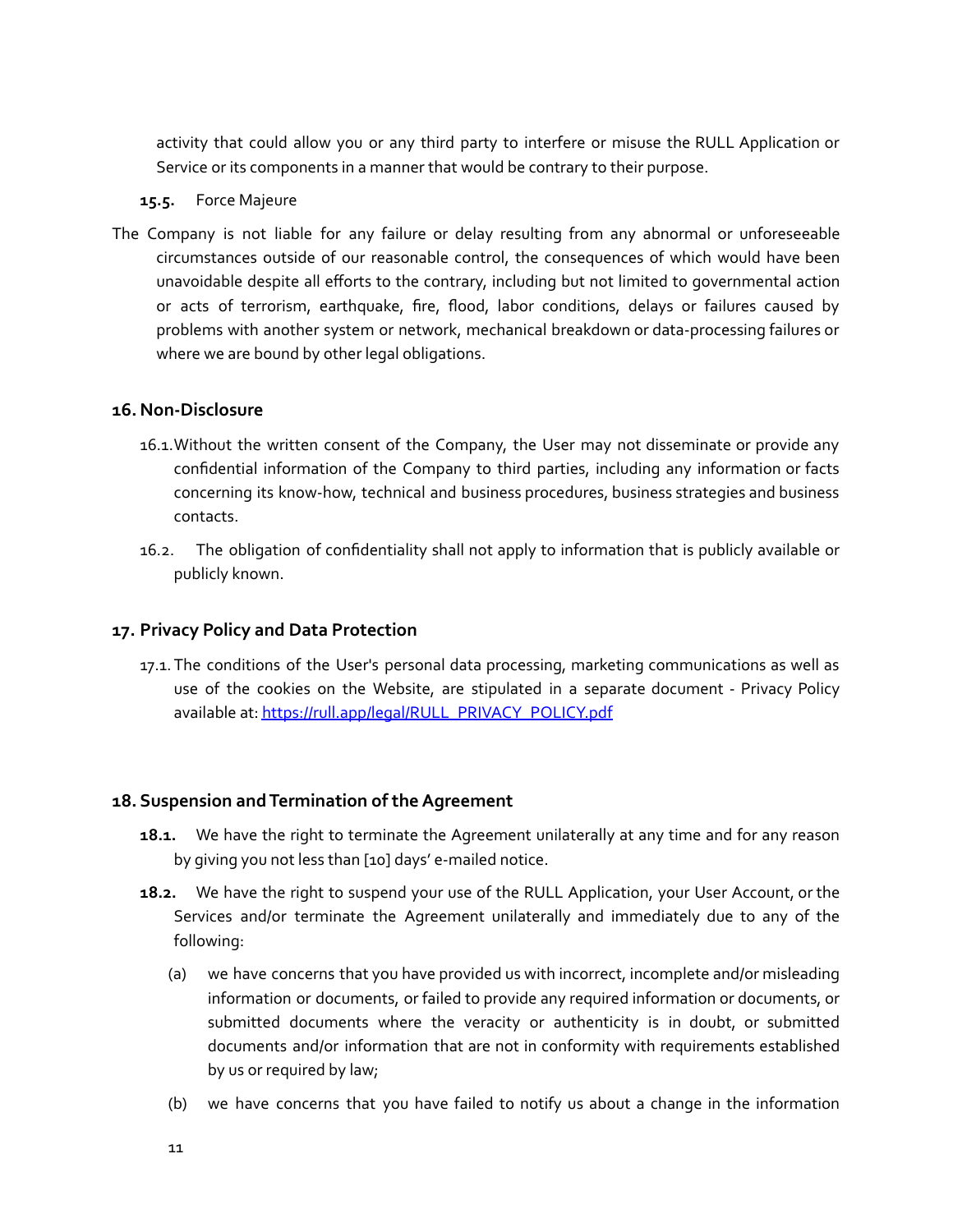provided to us and/or about circumstances which have or are likely to have a negative impact on the due performance of your obligations under the Agreement;

- (c) we reasonably suspect that you breached any other obligation and/or representation and warranty under the Agreement;
- (d) there are circumstances that indicate the User is related to money laundering and/or terrorist financing activity, including you being engaged in the field of activity with a high risk of money laundering and/or terrorist financing;
- (e) we have concerns that you use the RULL Application and/or Services for illegal, fraudulent and/or unfair activities;
- (f) we have concerns about the security of your access data to the RULL Application, including your access data to the RULL Application being used by a third party;
- **(g)** we have concerns that your unlawful actions may cause us losses or harm or damage our reputation.
- 18.3.We also have the right to deny or suspend your access to the RULL Application, your User Account, or the Services and/or terminate the Agreement unilaterally if required by applicable law and/or any competent authority.
- 18.4. If we proceed according to Article 17.2 or 17.3, we will provide you with e-mail notice of our actions and the reasons for our actions. Further, we reserve the right to require you to repeat the procedures outlined atArticle 12 (AML Measures) before permitting you to transfer or withdraw any Virtual Assets from the RULL Application.
- **18.5.** The User shall have the right to terminate the Agreement unilaterally and for any reason by giving the Company [10] days' e-mailed notice. A Consumer may use the standard termination form, which is attached to these General Terms.
- 18.6. Upon termination of the Agreement for whatever reasons, (i) the User shall immediately cease to use the Services and at the same time, (ii) the User's access to its User account will be limited as set forth in Article 17.7., and (iii) after [90] days, the User's account will be closed and User's access thereto will be denied.
- 18.7.Unless applicable law or any competent authority requires otherwise, subject to Article 17.4, on the termination of this Agreement for any reason, you will be permitted to access your User account for [90] days allowing you to transfer your Virtual Assets out of the RULL Application. Within the [90] days period, you are not permitted to use the RULL Application and/or the Services for any other purposes. We may, at our discretion, limit the functionality of your User account accordingly.
- **18.8.** In case of termination of the Agreement, any sections or provisions of the General Terms and/or the Service Terms which by their nature should survive or are otherwise necessary to enforce the purpose hereof will survive such termination.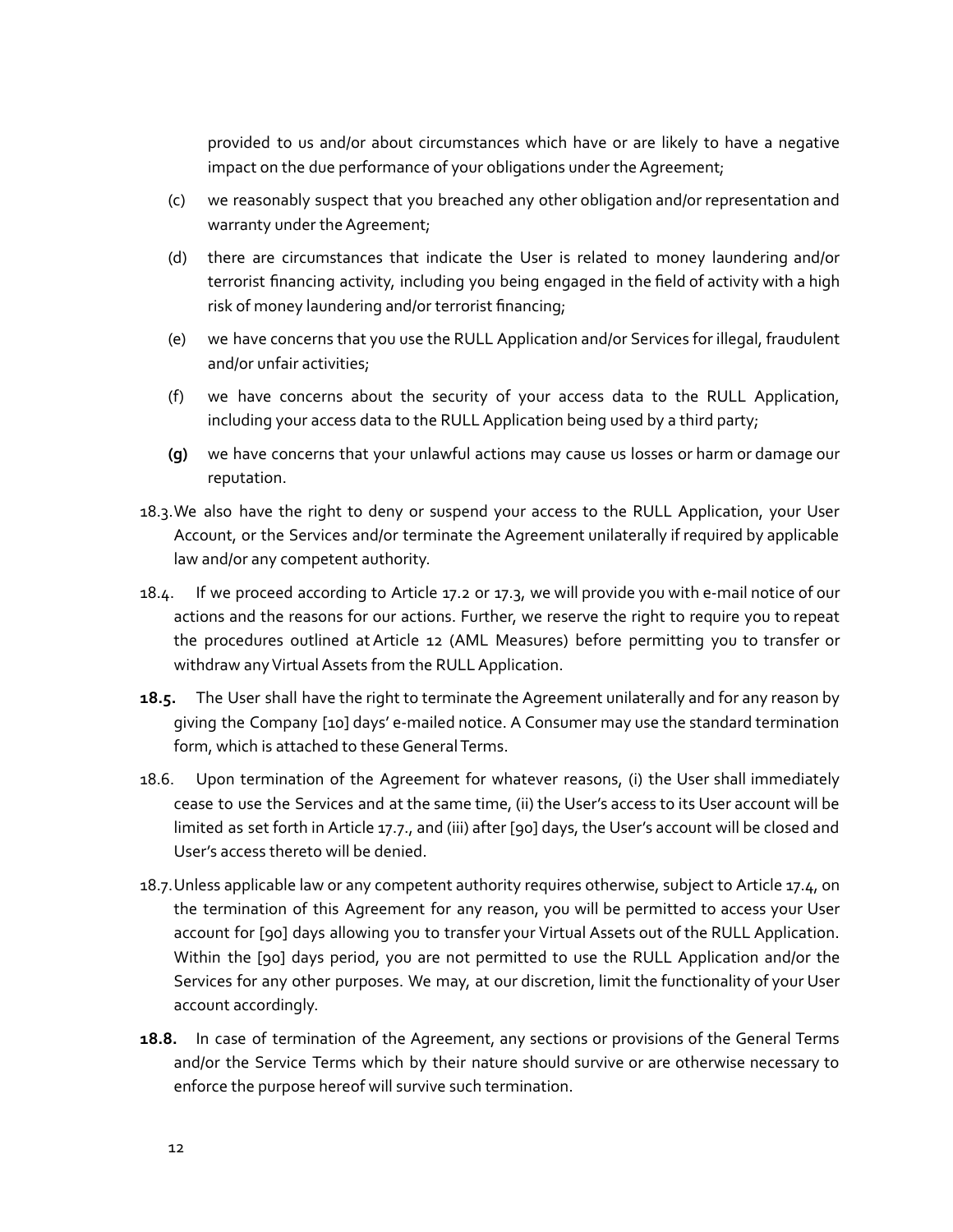# **19. Mutual Communication**

#### **19.1.** Electronic Communication

- The Parties may deliver all written communication to each other by email or communicate via the RULL Application and the User Account.
	- **19.2.** E-mailAddresses
- The User shall serve any communication on the Company to the e-mail address specified in Article 21.1. The Company shall serve any communication on the User to the e-mail address specified in the User's account.
	- **19.3.** Delivery of notices
- Notices and other communications sent by e-mails specified under Article 18.2 become effective (i) on the following Business Day after being delivered to the other Party or (ii) at a later date set forth in such communication.
	- **19.4.** Under certain circumstances, especially in emergency cases, we may also contact you by using any other means of communication and contact details you have provided to us.
	- **19.5.** The User is responsible to regularly check the proper functioning of its e-mail or other methods of communication and to retrieve and read all messages from the Company. The Company shall not be liable for any loss arising out of User's failure to do so.

# **20. Resolution of Disputes and Complaints**

- **20.1.** Governing Law
- The Agreement shall be governed by legislation of the Czech Republic. If the relationship established by the Agreement contains an international element, then the Parties agree that such relationship shall be governed by legislation of the Czech Republic. This shall not affect the consumer's rights arising from the generally binding legal regulations.
	- **20.2.** By Conciliation
- The Parties declare that disputes arising out of or in connection with the Agreement shall be settled amicably as a matter of priority, by negotiations of both Parties. Only if a conciliation cannot be reasonably expected, the dispute shall be resolved by a competent public authority. The Parties agree that disputes arising from the Agreement shall be resolved by Czech courts and agree on the local jurisdiction of the courts of the Company.
	- **20.3.** Alternative Dispute Resolution
- In case of Consumers, an out-of-court resolution of the consumer disputes arising out of or in connection with the Agreement and/or Service Terms shall be made by a competent Czech Trade Inspection Authority, with its registered office at Štěpánská 567/15, 120 00 Prague 2, Company ID No.: 000 20 869, website: https://adr.coi.cz. The online dispute resolution platform located at the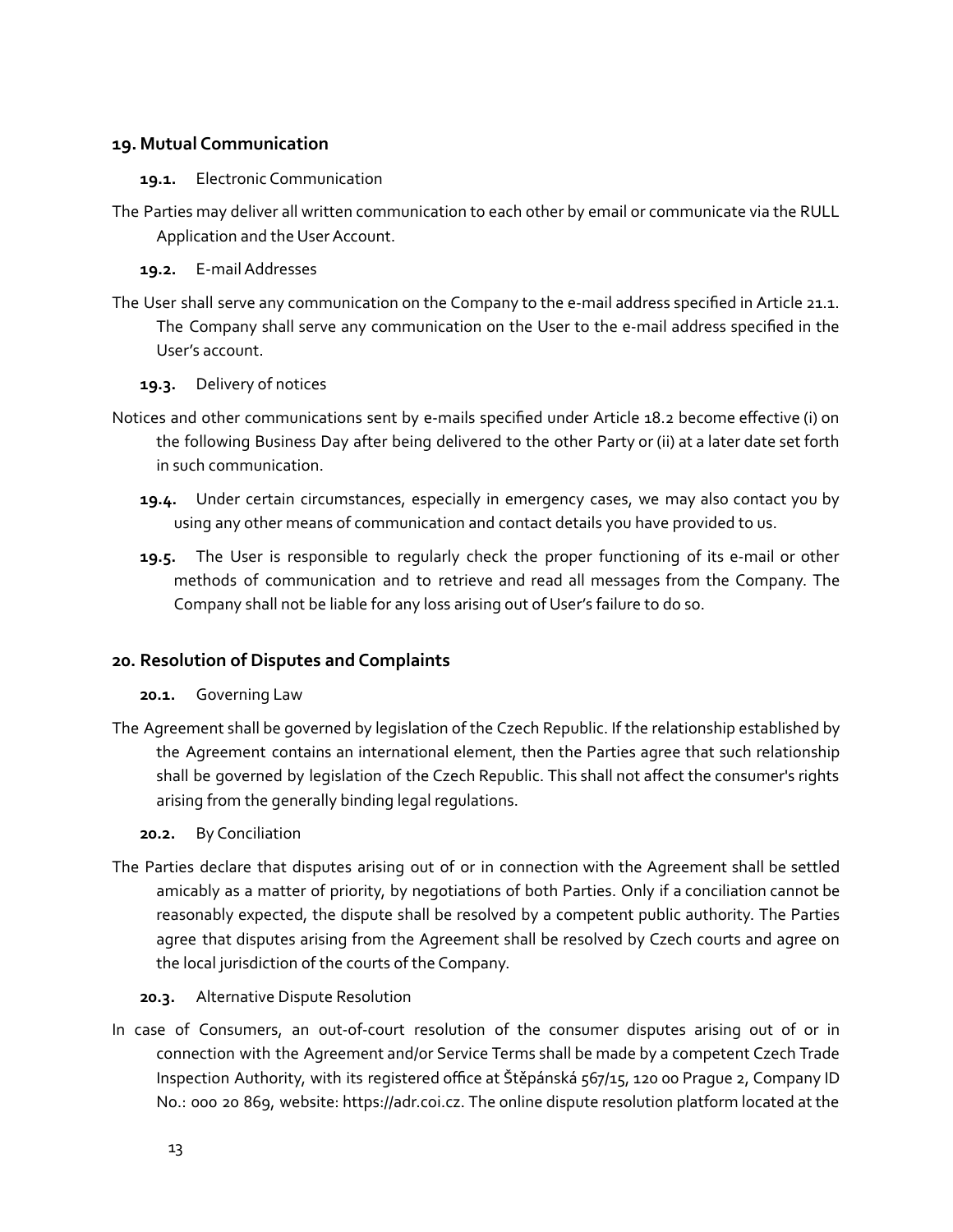address https://ec.europa.eu/consumers/odr can be used to resolve disputes between the Company and the User under these General Terms.

# 20.4. Czech Trade Inspection Authority

- The Company is entitled to provide the Services based on a trade license. Trade licensing inspection shall be carried out by a relevant Trade Licensing Office. The Czech Trade Inspection Authority shall carry out a supervision over the compliance of the Act No. 634/1992 Coll. on Consumer Protection, as amended, to a limited extent.
	- **20.5.** Code of Conduct
- In relation to the User, the Company is not bound by any Code of Conduct in terms of the provisions of the Section 1826 par. 1 letter (e) of the Civil Code.
	- **20.6.** Should the provision of the Agreement imply a limitation or exclusion of Company's obligation to compensate for damages, such provision shall apply also to Consumers to the extent which is not contrary to Section 1814 letter (a) of the Civil Code.

## **21. Amendments**

- **21.1.** The Company is entitled to amend these General Terms and/or Service Terms unilaterally by publishing the amended General Terms and/or Service Terms on the Website or via the RULL Application. The amendment of the Agreement shall come into force in 30 days upon the publication of the amended General Terms and/or Service Terms on the Website or in the RULL Application.
- **21.2.** If you do not notify us before the date of their entry into force that you do not accept the amended General Terms and/or Service Terms, by the lapse of the 30 days' period the amended Agreement becomes binding for both Parties.
- **21.3.** If you object by e-mailed notice to any proposed amendment in a timely manner, as per Articles 20.1 and 20.2, the Agreement will be terminated by the lapse of the 30 days' period.

21.4.

# **22. Final Provisions**

**22.1.** Contact data of the Company:

Company name: Payment4U, a.s.

Registered office: Fričova 1662/4, Vinohrady, 120 00 Praha 2

Company ID: 05256666

Tax ID: CZ05256666

e-mail: [support@rull.app ]